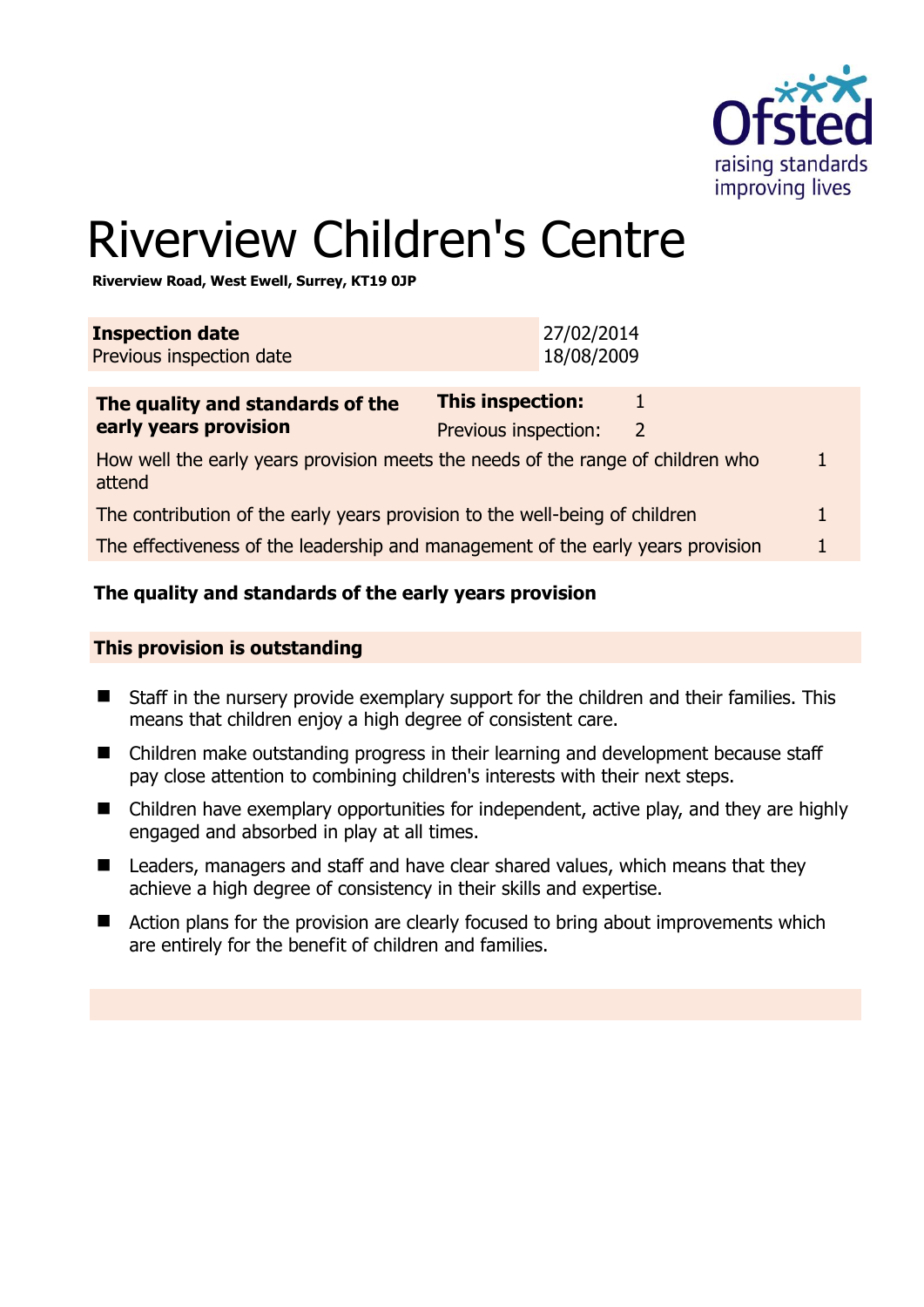# **Information about this inspection**

Inspections of registered early years provision are:

- $\bullet$  scheduled at least once in every inspection cycle the current cycle ends on 31 July 2016
- scheduled more frequently where Ofsted identifies a need to do so, for example where provision was previously judged inadequate
- **•** brought forward in the inspection cycle where Ofsted has received information that suggests the provision may not be meeting the legal requirements of the Early Years Foundation Stage or where assessment of the provision identifies a need for early inspection
- **•** prioritised where we have received information that the provision is not meeting the requirements of the Early Years Foundation Stage and which suggests children may not be safe
- scheduled at the completion of an investigation into failure to comply with the requirements of the Early Years Foundation Stage.

The provision is also registered on the voluntary and compulsory parts of the Childcare Register. This report includes a judgment about compliance with the requirements of that register.

# **Inspection activities**

- The inspector observed children at play in each of the playrooms and outdoors.
- The inspector and manager carried out a joint observation.
- The inspector met with the manager and the registered person to discuss safeguarding and how the nursery is monitored and evaluated.

**Inspector**  Susan McCourt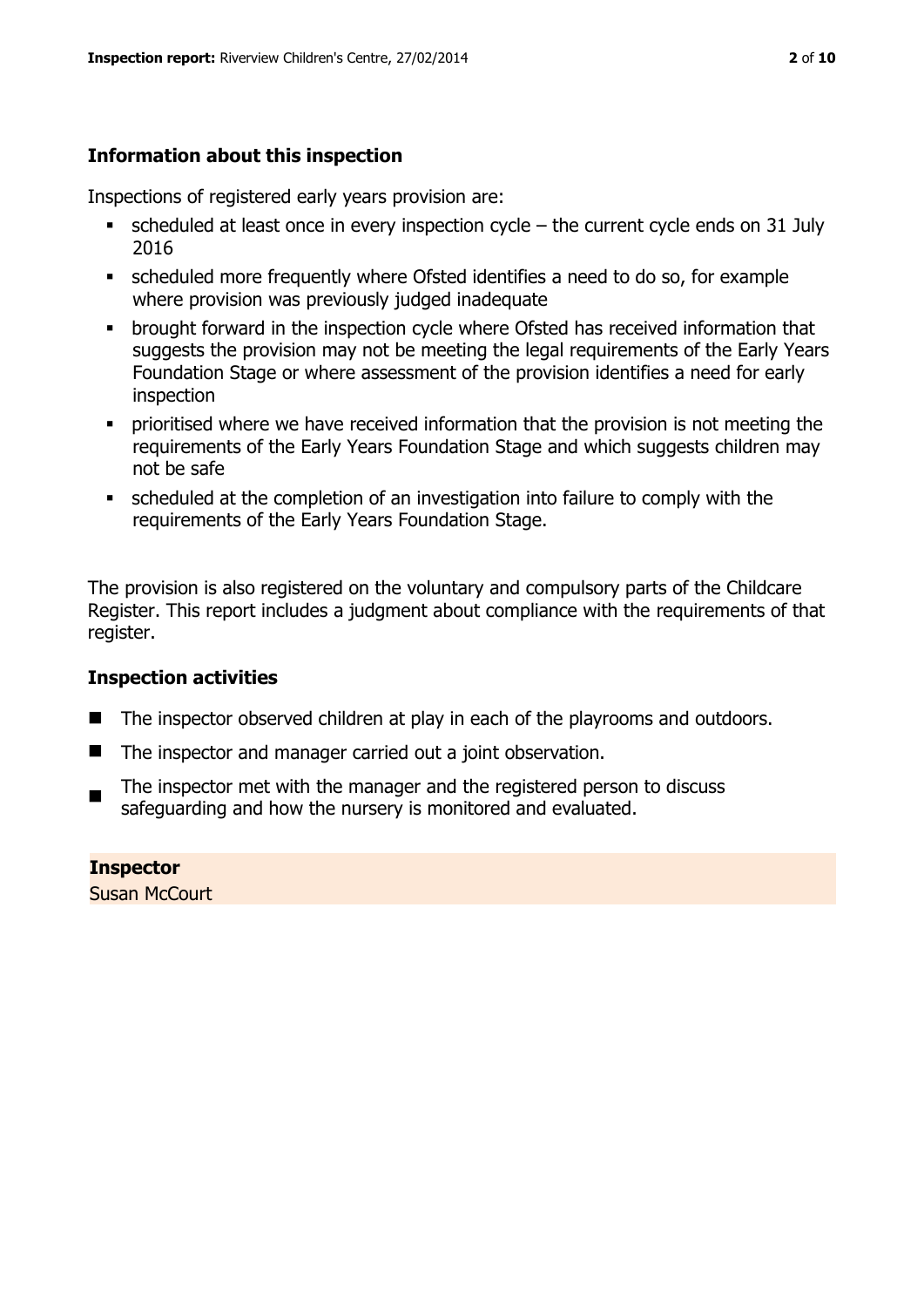#### **Full report**

#### **Information about the setting**

Riverview Children's Centre was registered in 2009 on the Early Years Register and both the compulsory and voluntary parts of the Childcare Register. The centre is located in the grounds of Riverview Primary School. In addition, a number of services run from the centre to support local children and families. Riverview Day Nursery operates from one large room in the Children's Centre. There is a separate area for children under two years within this provision. There are 49 children in the early years age group on roll. The nursery has a fully enclosed outdoor area. The nursery receives funding for the provision of free early education for children aged two, three and four years. It operates for 50 weeks of the year and is open from 8am to 5.45pm, five days a week. There are 14 staff, all of whom hold early years qualifications to at least level 3. The manager holds Early Years Professional status, and one member of staff has Qualified Teacher status.

#### **What the setting needs to do to improve further**

#### **To further improve the quality of the early years provision the provider should:**

 $\blacksquare$  involve parents further in the process for younger children as they move to the over-twos room.

#### **Inspection judgements**

#### **How well the early years provision meets the needs of the range of children who attend**

Staff have an excellent understanding of how to meet the learning and development requirements. They understand that children's independence is central to their learning and create extremely strong opportunities for child-initiated play. Staff plan a wide range of highly interesting and challenging activities based on children's interests and learning needs. This makes the curriculum extremely engaging, so children are very engaged in their play and absorbed in learning.

Staff have consistently exemplary teaching skills. They place a strong emphasis on children's language and communication skills. Staff use key words very clearly and repeat them frequently so young children can quickly learn and consolidate new vocabulary. When looking at books, staff are careful to point at the words so that children understand that print carries meaning. Carefully chosen props and toys bring stories to life and children enjoy handling a large toy caterpillar, for example, at story time. Where children have English as an additional language, staff learn key words in the child's mother tongue so that they can use words children are familiar with. It also helps them to understand when younger children are vocalising and trying to communicate. As staff plan new themes, they ask parents to supply further vocabulary. For example, staff will learn the words for different farm animals, and ask parents to write signs for the nursery. In this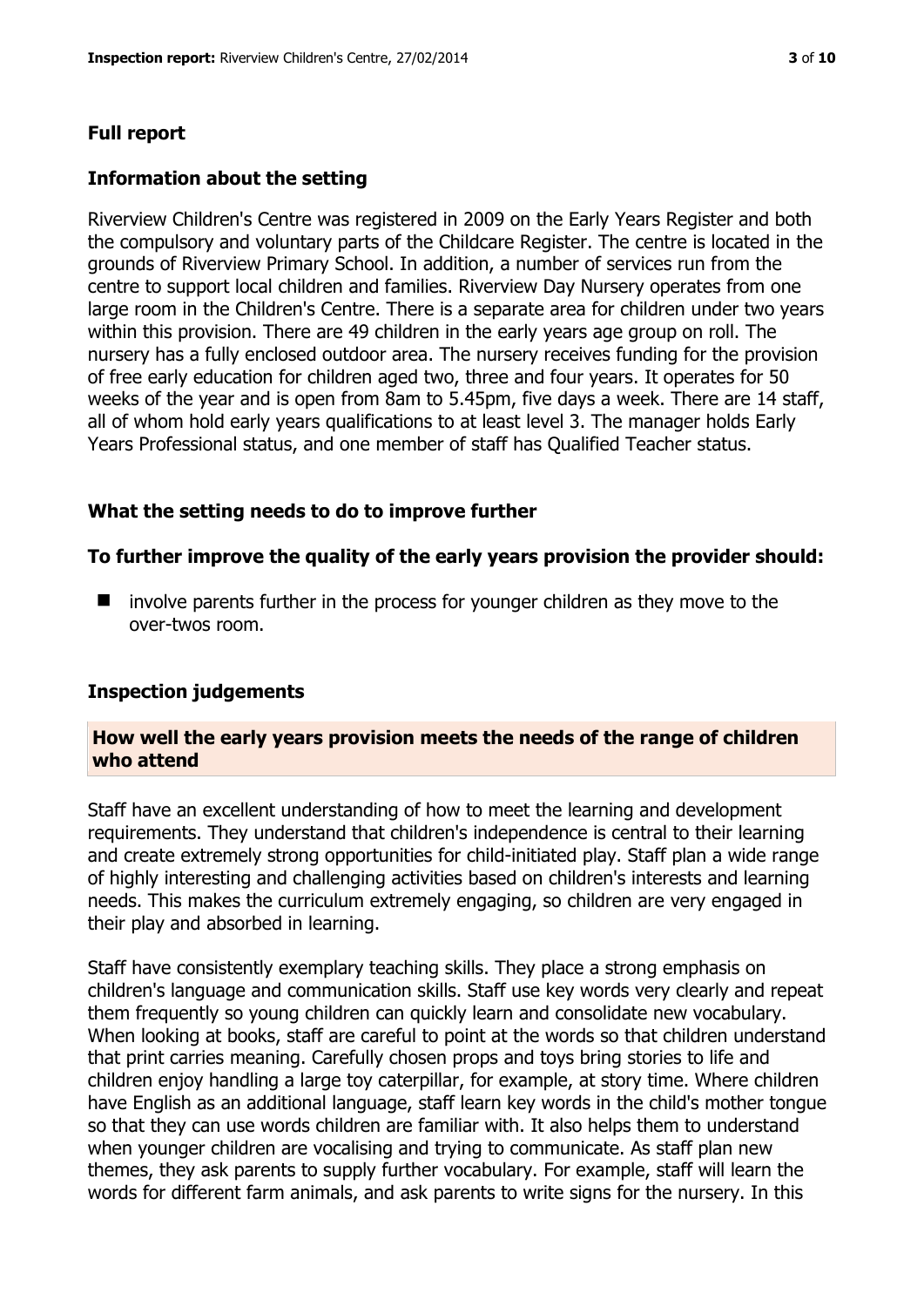way, children have excellent opportunities to become bi- or multi-lingual.

Children are highly experimental. When children notice new things, such as how toys slide down a ramp, they experiment with other toys of different sizes to see if they do the same thing. Staff provide children with excellent opportunities to develop their mathematical understanding. Staff and children frequently count together, such as at tidy up time when they count down from 10, using their fingers. Children recognise numerals, identifying the numbers that make up the two-digit date, and placing them in the right order. Children know a variety of shape names and can identify other things that are the same, such as a crescent shape looking like the moon. Staff are highly skilled at differentiating activities for children of different ages and abilities. They organise circle and group times so that activities can be pitched at a level which will keep children engaged. This gives children excellent opportunities to build their confidence in social and group skills. Staff organise one-to-one teaching for particular additional needs, such as when children need to practice specific skills. Children relish opportunities to handle a variety of materials in expressive arts and design play. They use pasta, cereal, foam, paint and glue, exploring how each medium behaves when scooped, poured or handled.

Staff work closely with parents to establish children's starting points and learn about their interests and learning styles. Staff observe children closely in their first weeks at the setting, and gauge when the child is settled. This means that the first summary review of their achievements is an accurate reflection of their developmental level. Staff meet with parents to share their ideas for the children's next steps. Staff use this information in highly effective ways to plan activities which weave together children's current interests and their next steps. This means that children find learning very engaging, and enjoy their play. Staff review plans each week so that children's learning is always strongly promoted in every area of learning. This helps all children to continue to make progress in all areas, as well as fostering learning for gifted and talented children. Staff make regular summary reviews of children's learning and track their development against expected levels of development. They can therefore quickly identify and address any achievement gaps. The regular reviews include the progress check at age two, and the transition form for the move to school.

#### **The contribution of the early years provision to the well-being of children**

Staff have set up a highly effective key person system. Staff know the children extremely well and communicate effectively to meet children's needs. Parents can settle children in according to their own needs, to ensure that children and babies separate confidently. All children form strong attachments to staff and are clearly very well-settled in the nursery. The child's key person maintains the child's learning journal and oversees their learning and development, and all key persons have a buddy for when they are absent. This means that there is always someone available who knows the child extremely well. When children aged under two are ready to move up to the over-twos room, staff visit the room with the child over a period of time to establish their confidence in the new surroundings. This gives staff time to see whom the child forms a natural attachment to, helping to choose the key person. Parents are kept well-informed of the arrangements for the move, but do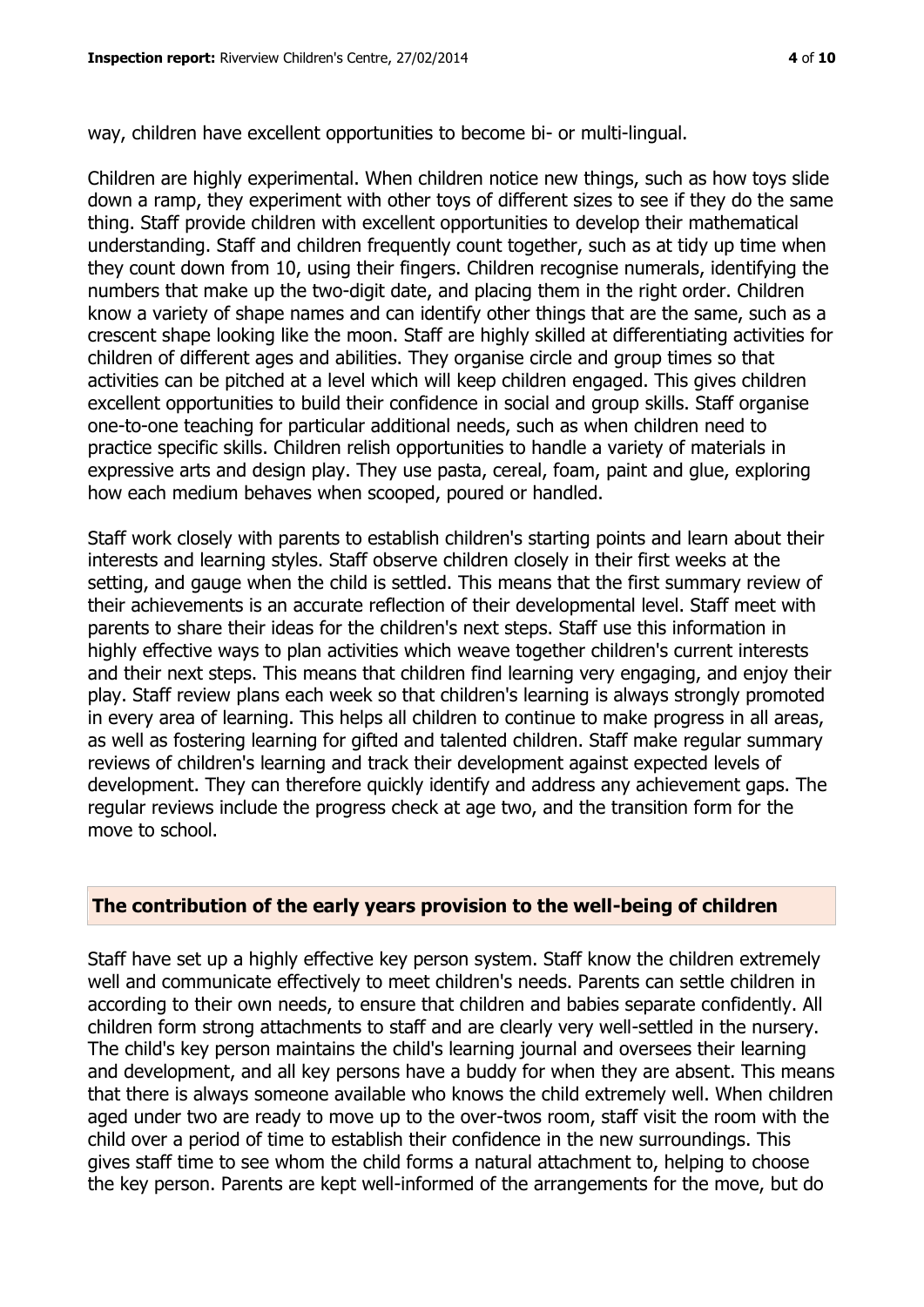not play an active role in the process, which does not fully support the partnership between staff and parents. Staff have created an exceptional learning environment where children can be independent, active learners. Equipment is of very good quality and easily adaptable to suit children's imaginative play. For example, they arrange wooden blocks to create a balance beam, then later use the same blocks to be a carpenter's workshop with toy saws, nuts and bolts. Children under two have safe spaces to explore and build their crawling and walking skills. They also have easy access to a wide range of materials and equipment which they can explore freely. The routine gives all children maximum opportunity to develop and extend their play to create self-made challenges. As a result, children are continually engaged in highly purposeful play.

Children have excellent opportunities to learn about healthy lifestyles. Meals and snacks are well-balanced and children sit together in sociable groups, making mealtimes an very enjoyable occasion. Older children help to cut the fruit at snack time and hand round food to their friends, building their independence and social skills. As part of a project on things that grow it is clear that children understand how healthy eating and drinking water contributes to their health and development. Children spontaneously adopt exemplary hygiene routines. They know to put tissues in the bin and wash their hands after blowing their nose, and follow hand-washing routines without prompting. Children's self-care is also excellent. Young children are given time and encouragement to manage their own coats and shoes. They hang up their coats and keep their belongings safe. Older children manage their personal hygiene very well and persist in skills such as using zip fasteners. Children greatly benefit from highly effective play to support their physical development. They learn how to handle tools safely, such as scissors and hole-punches. Children develop very strong small muscle control in a wide range of early writing activities as well as mastering craft skills using sticky tape or different materials.

Children's behaviour is very good. Staff give very clear guidance and have consistent expectations of children. This means that children know what is expected of them and how to behave. The member of staff with lead responsibility for behaviour supports staff very effectively to devise shared strategies in support of any children with challenging behaviour. Key persons also work closely with parents so that children have consistent boundaries. Children show great maturity in turn-taking and cooperative play which helps them to build strong friendships. They are persistent and resilient when faced with challenges and show great pride in their successes when they achieve. Overall this means they acquire exceptional skills to take them through to the next stage in their learning.

#### **The effectiveness of the leadership and management of the early years provision**

The leaders and managers have an excellent understanding of how to meet the safeguarding and welfare requirements. Policies around child protection are thorough and well-understood by all staff. All staff have regular training in child protection and can demonstrate an exemplary understanding of how to report and act on concerns about the welfare of a child. The inspection was triggered when the manager notified Ofsted of an incident in the nursery. The inspection found that the staff and managers followed their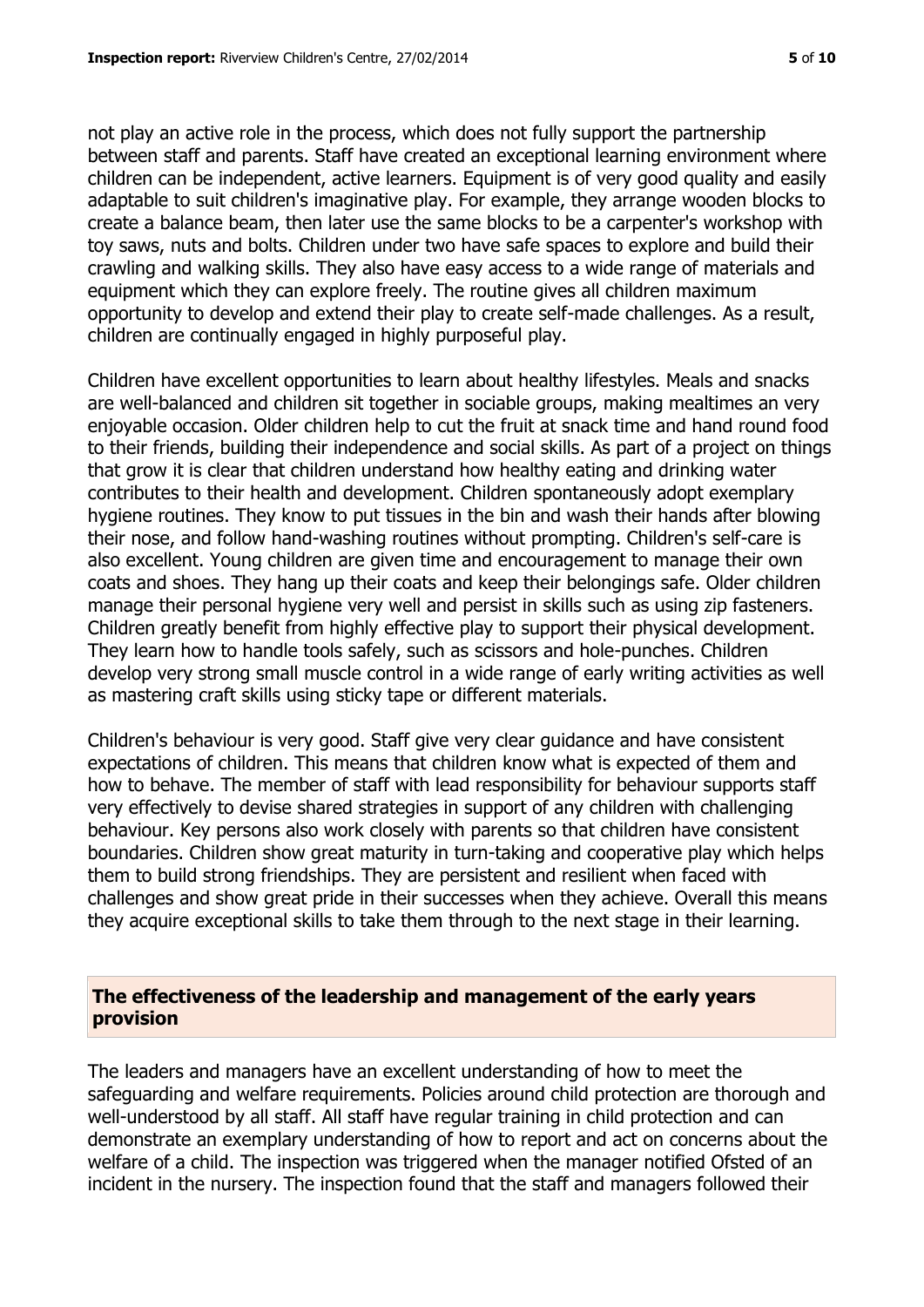procedures in a highly effective manner in line with their total commitment to the welfare of the children. Recruitment and induction procedures are extremely thorough and all staff are rigorously checked as to their suitability. Ongoing supervision and appraisal systems give staff excellent opportunities to develop their skills, knowledge and understanding as well as check their ongoing suitability. Any areas for improvement are quickly addressed with individually tailored support plans and regular reviews, which means that staff build their skills continually. Managers and staff have an extremely efficient approach to documentation which means that registers, children's information and other records are well-organised and maintained. This underpins children's well-being.

The manager employs a wide range of highly effective strategies to monitor and evaluate the provision. She analyses the tracking data in each learning journal to examine the progress of different groups of children, such as boys, or those with English as an additional language. As a result of her analysis, she identified that a group of children would benefit from additional support in their communication and language skills. She identified a raft of initiatives to do this, finding funding for a regular speech and language specialist to attend the nursery as well as further developing staff skills in this area. Where children are gifted and talented, the manager works with staff to determine the best way to foster their skills by providing further resources and activities. The manager greatly appreciates the input from parents and acts immediately to address any ideas they have. For example, a parent's request for further information on themes. The manager has a very clear commitment to the needs of the families who attend and her vision is shared by staff. They work together in highly effective ways to set ambitious targets and build on their achievements. This means that the provision is continually improving for the benefit of children.

Parents are very appreciative of the attentive and considerate care provided by staff. They receive daily detailed information about their child's day and regular updates on their learning and development. Newsletters and informative posts on the notice boards keep parents well-informed about what is happening in the nursery. Staff work with parents to devise shared strategies to support children's learning, and parents state that they see rapid development in their children's skills as a result. Parents also attend play dates and social events at the nursery which helps to build a community atmosphere. The nursery is part of the children's centre and managed by the attached school. As a result, the nursery has exemplary partnerships. The nursery works very closely with the school nursery and reception teachers to track children's development and ensure that children have a highly coherent, consistent level of care. The nursery has extremely strong links with the local authority and health professionals, giving them access to further expertise where children have additional needs.

#### **The Childcare Register**

| The requirements for the compulsory part of the Childcare Register are | Met        |
|------------------------------------------------------------------------|------------|
| The requirements for the voluntary part of the Childcare Register are  | <b>Met</b> |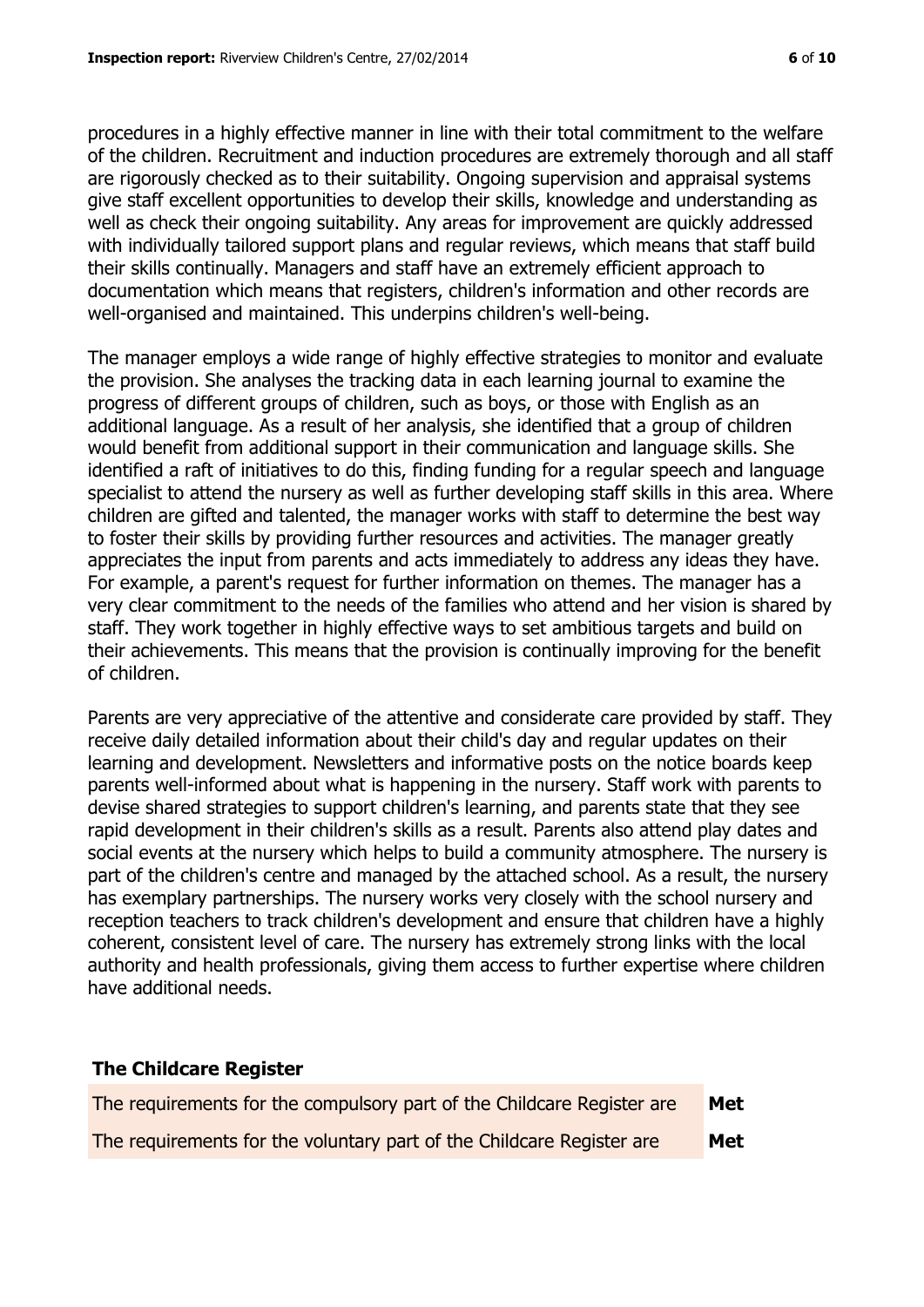# **What inspection judgements mean**

# **Registered early years provision**

| <b>Grade</b> | <b>Judgement</b>        | <b>Description</b>                                                                                                                                                                                                                                                                                                                                                                                |
|--------------|-------------------------|---------------------------------------------------------------------------------------------------------------------------------------------------------------------------------------------------------------------------------------------------------------------------------------------------------------------------------------------------------------------------------------------------|
| Grade 1      | Outstanding             | Outstanding provision is highly effective in meeting the needs<br>of all children exceptionally well. This ensures that children are<br>very well prepared for the next stage of their learning.                                                                                                                                                                                                  |
| Grade 2      | Good                    | Good provision is effective in delivering provision that meets<br>the needs of all children well. This ensures children are ready<br>for the next stage of their learning.                                                                                                                                                                                                                        |
| Grade 3      | Requires<br>improvement | The provision is not giving children a good standard of early<br>years education and/or there are minor breaches of the<br>safeguarding and welfare requirements of the Early Years<br>Foundation Stage. It will be monitored and inspected within<br>twelve months of the date of this inspection.                                                                                               |
| Grade 4      | Inadequate              | Provision that is inadequate requires significant improvement<br>and/or enforcement action. The provision is failing to give<br>children an acceptable standard of early years education and/or<br>is not meeting the safeguarding and welfare requirements of<br>the Early Years Foundation Stage. It will be monitored and<br>inspected again within six months of the date of this inspection. |
| Met          |                         | The provision has no children on roll. The inspection judgement<br>is that the provider continues to meet the requirements for<br>registration.                                                                                                                                                                                                                                                   |
| Not met      |                         | The provision has no children on roll. The inspection judgement<br>is that the provider does not meet the requirements for<br>registration.                                                                                                                                                                                                                                                       |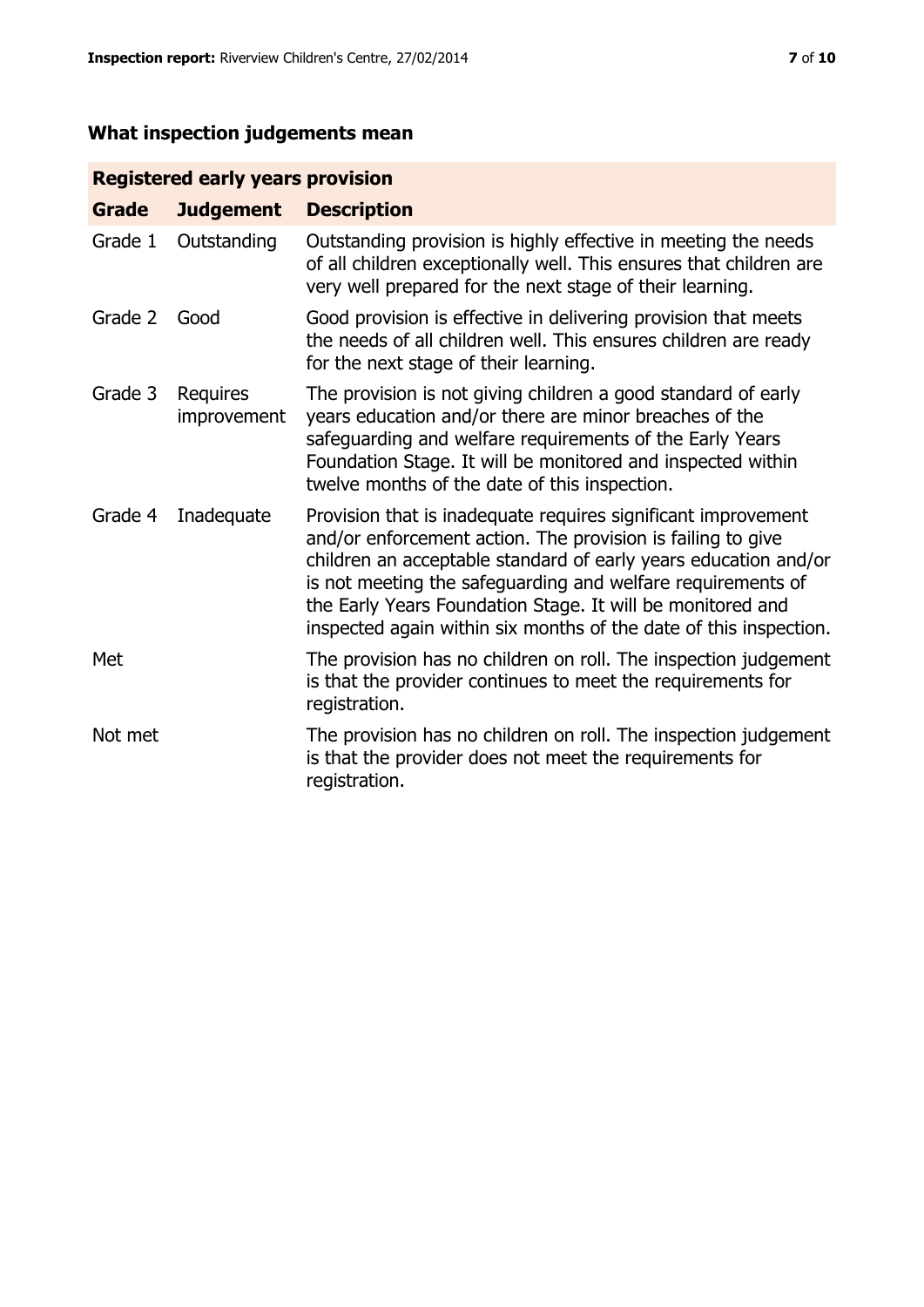### **Inspection**

This inspection was carried out by Ofsted under sections 49 and 50 of the Childcare Act 2006 on the quality and standards of provision that is registered on the Early Years Register. The registered person must ensure that this provision complies with the statutory framework for children's learning, development and care, known as the Early Years Foundation Stage.

# **Setting details**

| Unique reference number       | EY390562                               |
|-------------------------------|----------------------------------------|
| <b>Local authority</b>        | Surrey                                 |
| <b>Inspection number</b>      | 953591                                 |
| <b>Type of provision</b>      |                                        |
| <b>Registration category</b>  | Childcare - Non-Domestic               |
| Age range of children         | $0 - 5$                                |
| <b>Total number of places</b> | 30                                     |
| Number of children on roll    | 49                                     |
| <b>Name of provider</b>       | Riverview Sure Start Children's Centre |
| Date of previous inspection   | 18/08/2009                             |
| <b>Telephone number</b>       | 0208 337 7310                          |

Any complaints about the inspection or the report should be made following the procedures set out in the guidance *'Complaints procedure: raising concerns and making complaints* about Ofsted', which is available from Ofsted's website: www.ofsted.gov.uk. If you would like Ofsted to send you a copy of the guidance, please telephone 0300 123 4234, or email enquiries@ofsted.gov.uk.

# **Type of provision**

For the purposes of this inspection the following definitions apply:

Full-time provision is that which operates for more than three hours. These are usually known as nurseries, nursery schools and pre-schools and must deliver the Early Years Foundation Stage. They are registered on the Early Years Register and pay the higher fee for registration.

Sessional provision operates for more than two hours but does not exceed three hours in any one day. These are usually known as pre-schools, kindergartens or nursery schools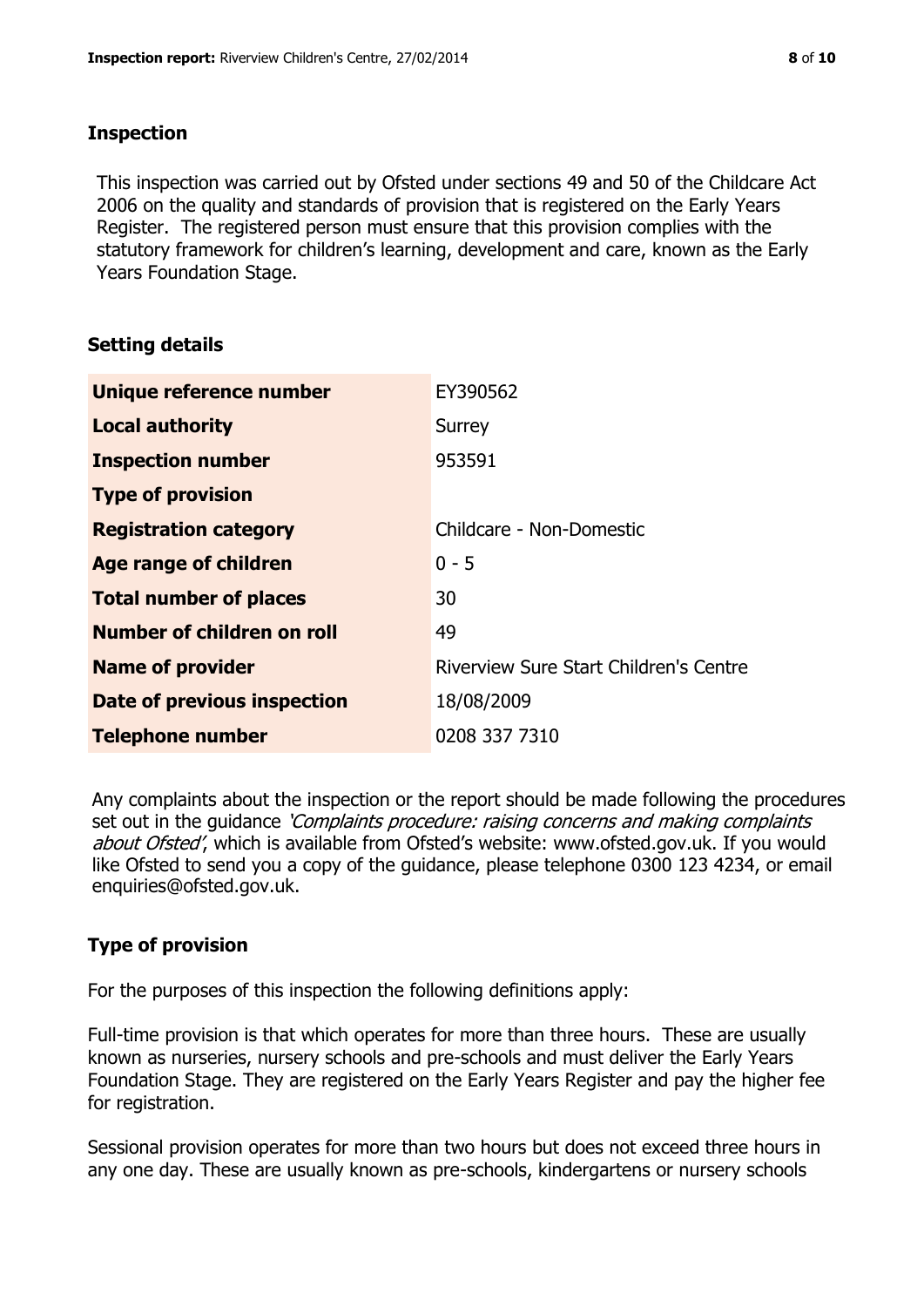and must deliver the Early Years Foundation Stage. They are registered on the Early Years Register and pay the lower fee for registration.

Childminders care for one or more children where individual children attend for a period of more than two hours in any one day. They operate from domestic premises, which are usually the childminder's own home. They are registered on the Early Years Register and must deliver the Early Years Foundation Stage.

Out of school provision may be sessional or full-time provision and is delivered before or after school and/or in the summer holidays. They are registered on the Early Years Register and must deliver the Early Years Foundation Stage. Where children receive their Early Years Foundation Stage in school these providers do not have to deliver the learning and development requirements in full but should complement the experiences children receive in school.